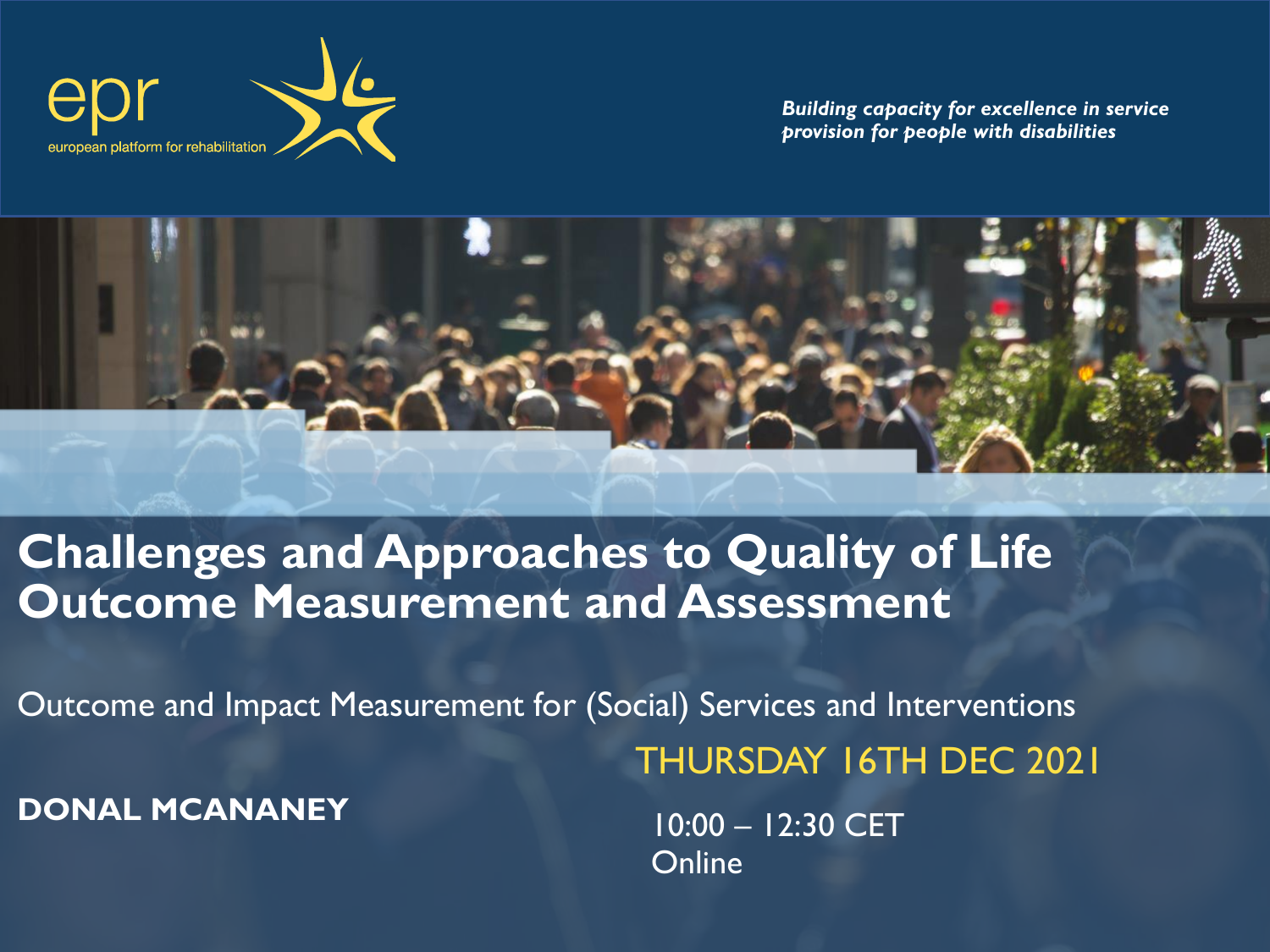# WHAT IS OUTCOME MEASUREMENT

- Outcomes refer to the effects of treatment, programs or policies on individuals or populations.
- Outcomes may also be defined as changes in status attributed to a specific intervention or treatment.
- For rehabilitation and care professionals and allied health services outcomes may be thought of as changes in the lives of clients and their environment(s) as a result of a service.

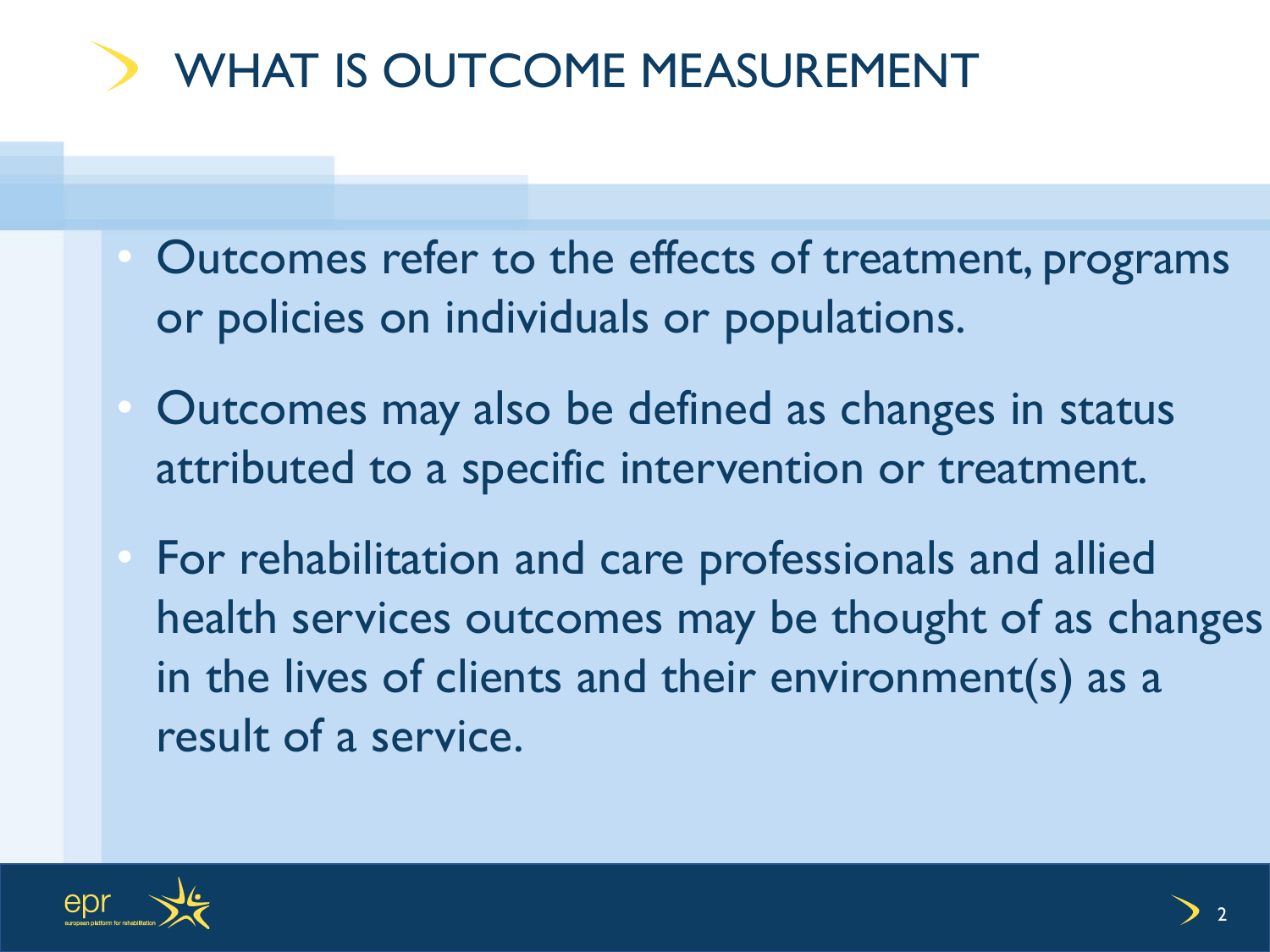# WHY MEASURE OUTCOMES?

## • To understand:

- The overall impact of an intervention on a client,
- The specific impact of an intervention or approach in response to a client's needs,
- The relative outcomes in similar clients in order to identify the extent of benefit achieved from the services provided (i.e., those who benefit most and least),
- The relationship between intervention outcomes to resources used,
- How to plan rehabilitation services to achieve client goals, service delivery goals and system goals

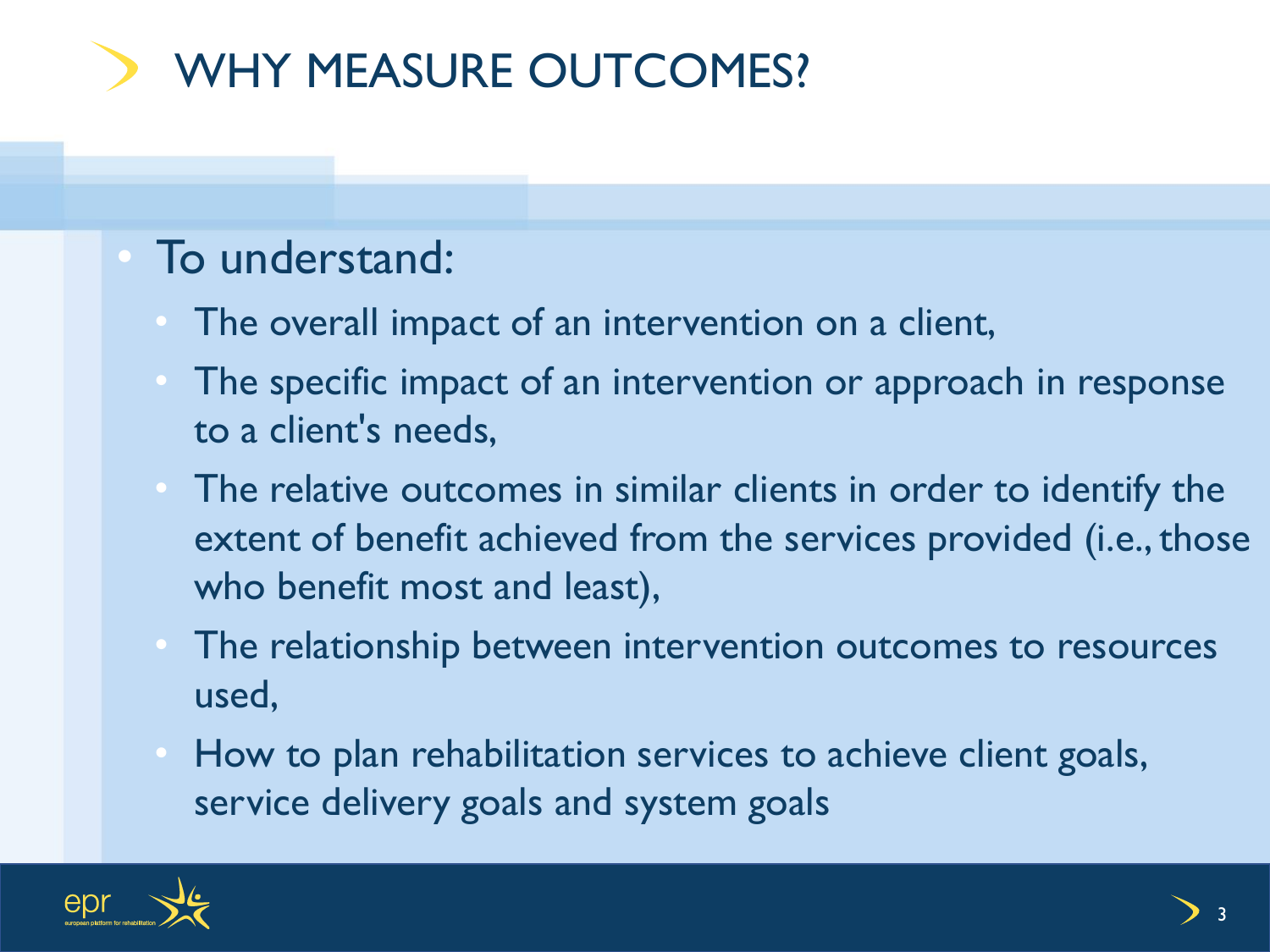# CONTRIBUTION OF OUTCOME MEASUREMENT TO EVIDENCE-INFORMED PRACTICE

- Provides the ability to evaluate the effectiveness and efficiency of services or interventions
- Differentiates between effective and ineffective aspects of service programs/service providers/disciplines
- Guides policy & clinical care decisions
- Allows comparisons over time and across programs
- Enables justification and the demonstration of accountability to program stakeholders and consumers.

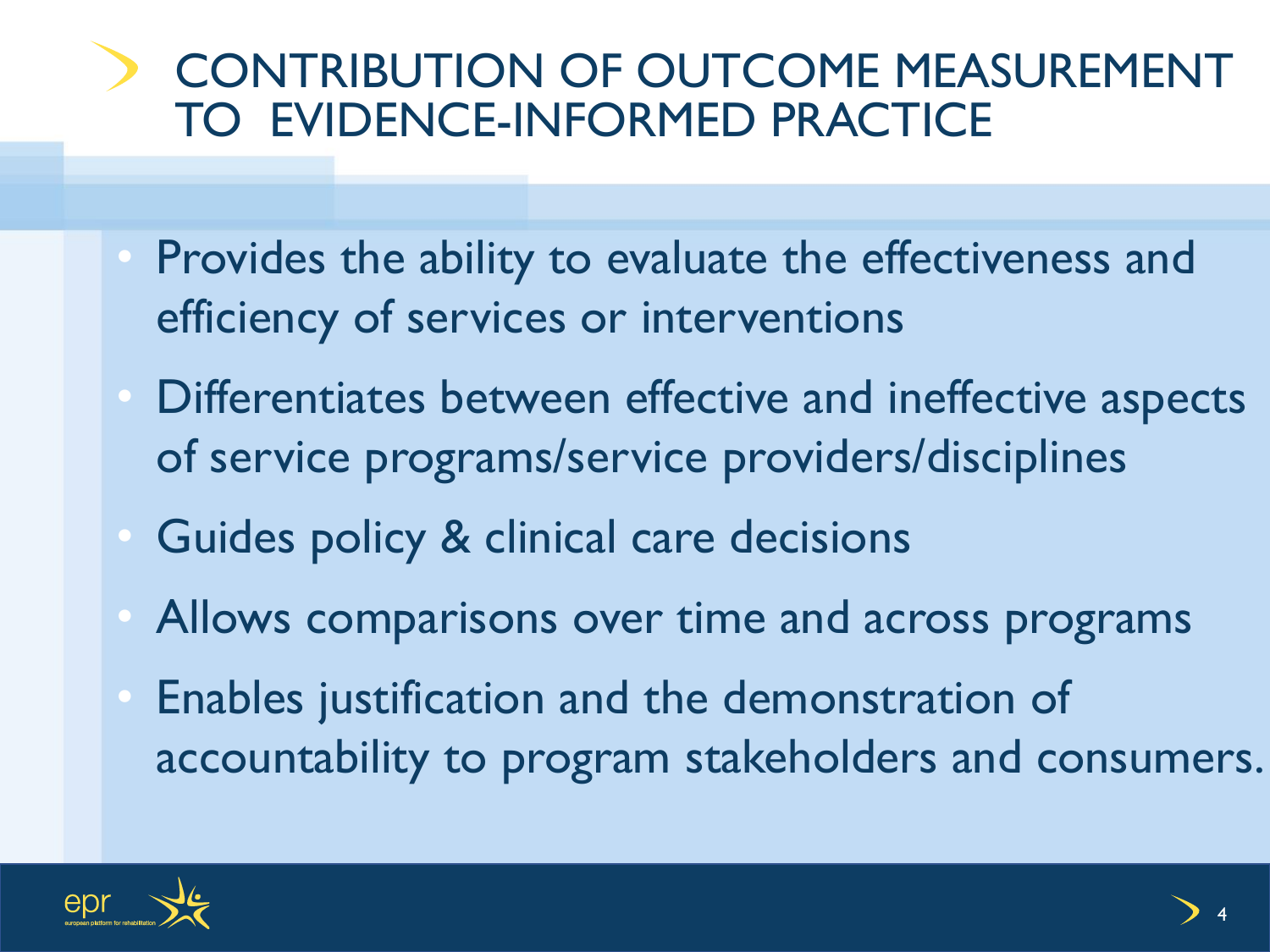# THE 5 PS OF OUTCOME MEASUREMENTS

- *Person served*: All efforts focused on people who seek our help
	- *Participation:* Real-world integration as the outcome of importance
	- *Performance*: Demonstrated individual and program performance on key indicators
	- *Process*: Focus on evidence-based process steps that produce outcome and value
	- *Public*: Performance data transparently displayed for public review

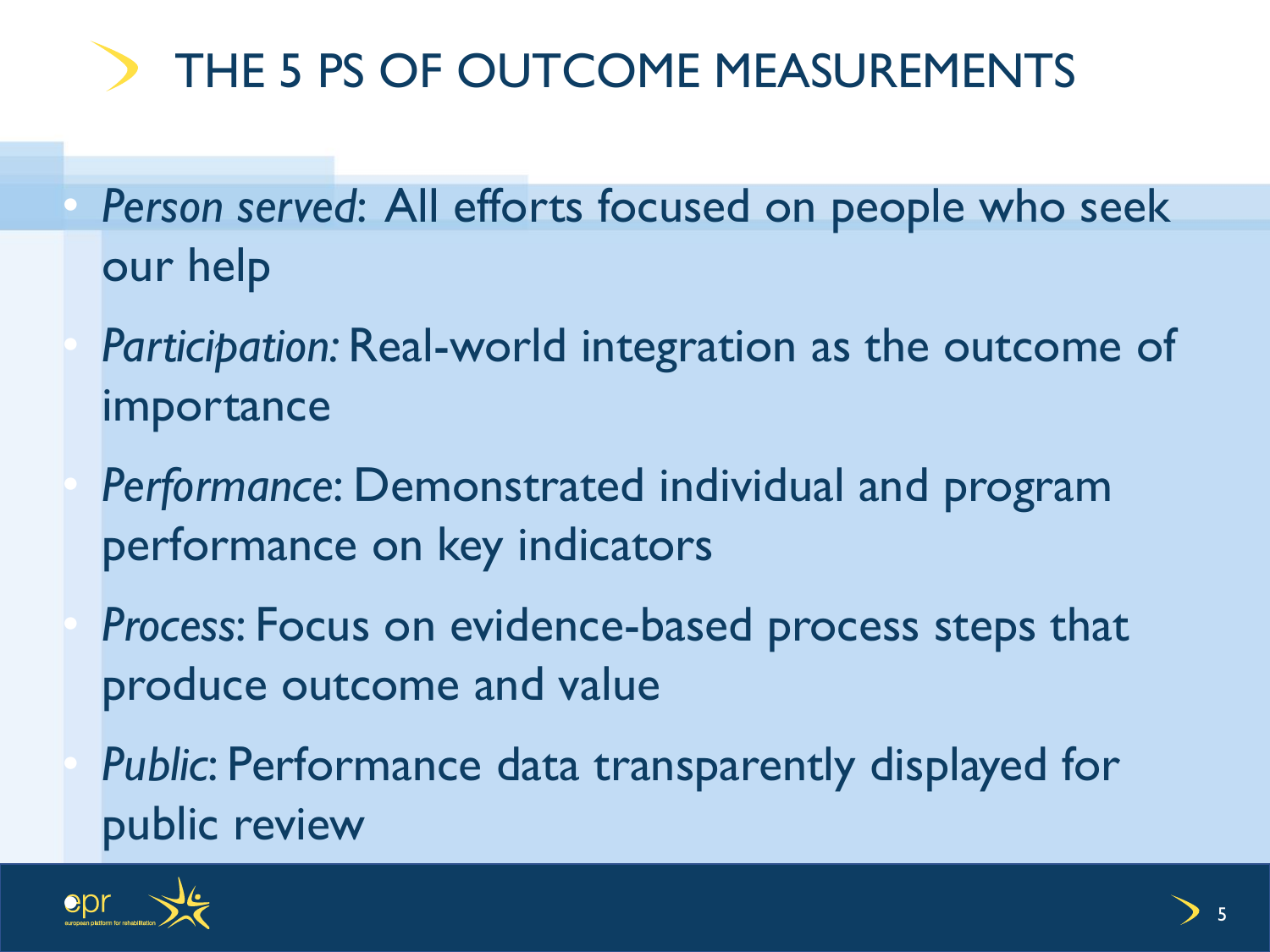## SUBJECTIVE AND OBJECTIVE QOL OUTCOME **INDICATORS**

#### **Subjective**

Phenomenological feelings about wellbeing.

Estimates of satisfaction with life in general or with specific life dimensions

#### **Objective**

Norm referenced measures of function/wellbeing Social indicators or outward material circumstances employment or marital status, salary or physical function or symptoms assessed by an external observer

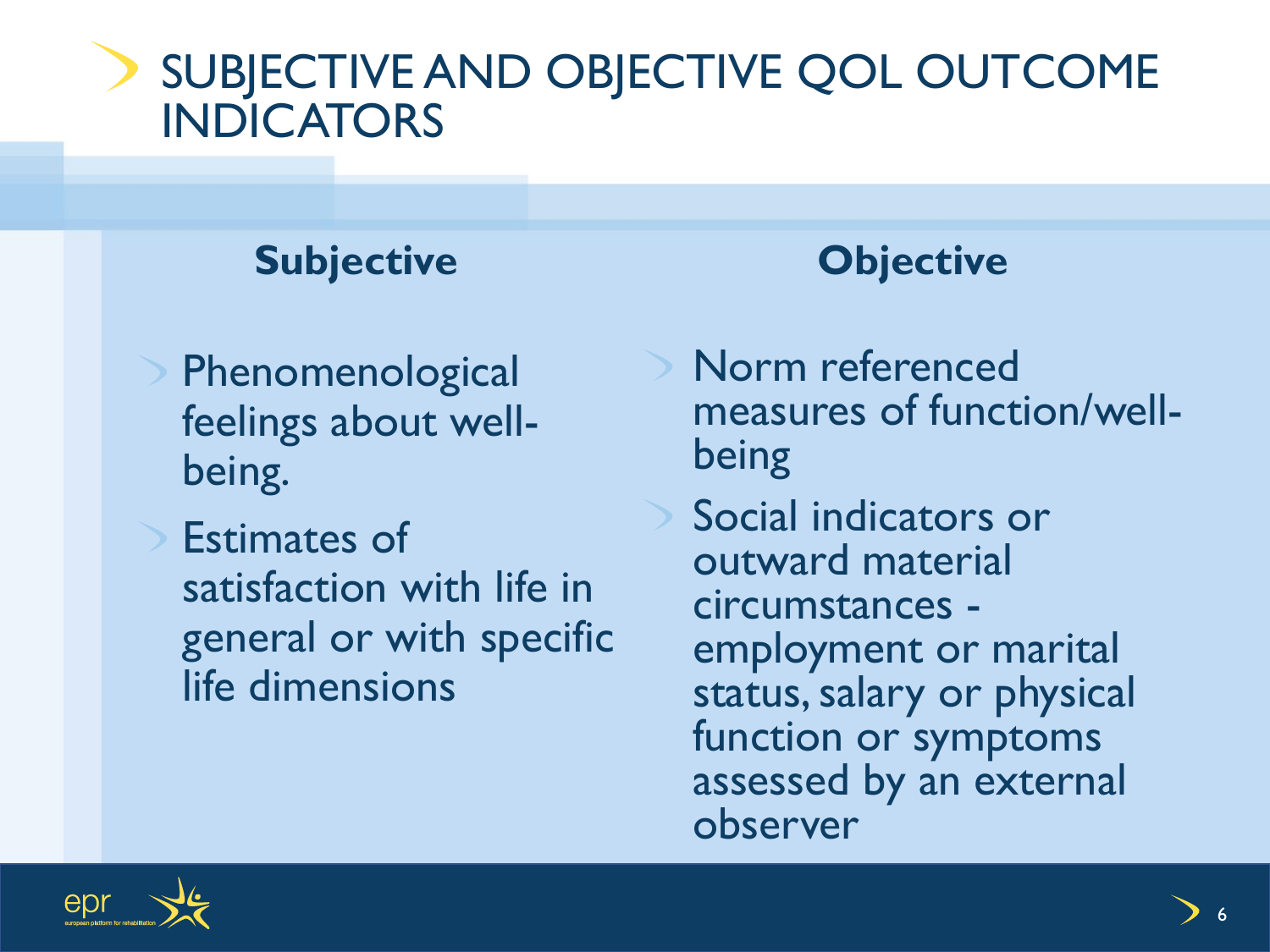# TERMS EQUATED WITH QUALITY OF LIFE

Life satisfaction Self-esteem Well-being  $\triangleright$  Health Happiness Adjustment Functional status Value of life

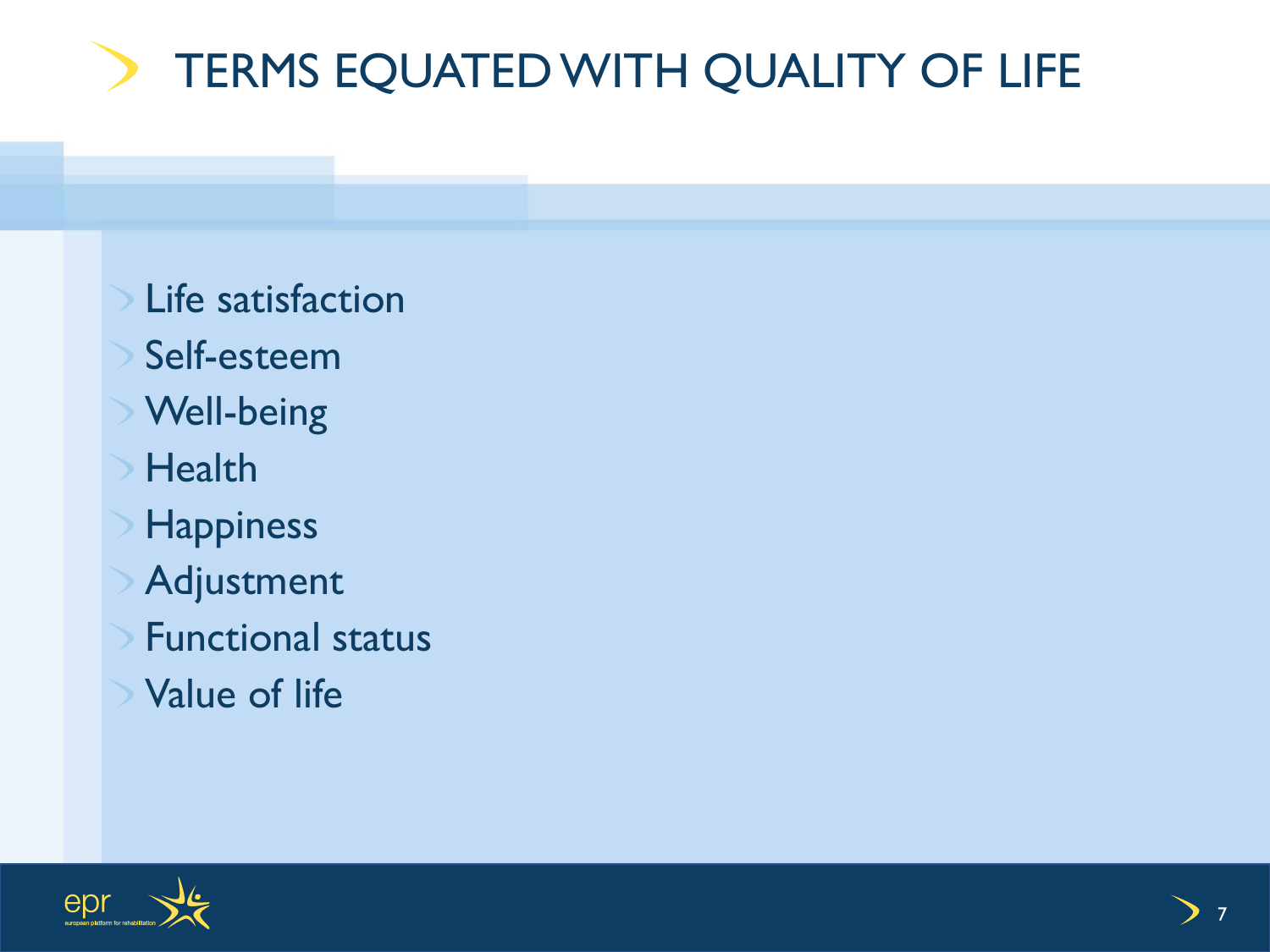# STANDARDISED TOOLS IN QOL OUTCOME MEASUREMENT

- A requirement to carry out a pre-post administration
- A lack of specificity to service delivery
- A focus on specific types of disabilities
- Health or Social Care Related QoL
- The scope of items and content
- Relevance to intended service and programme outcomes

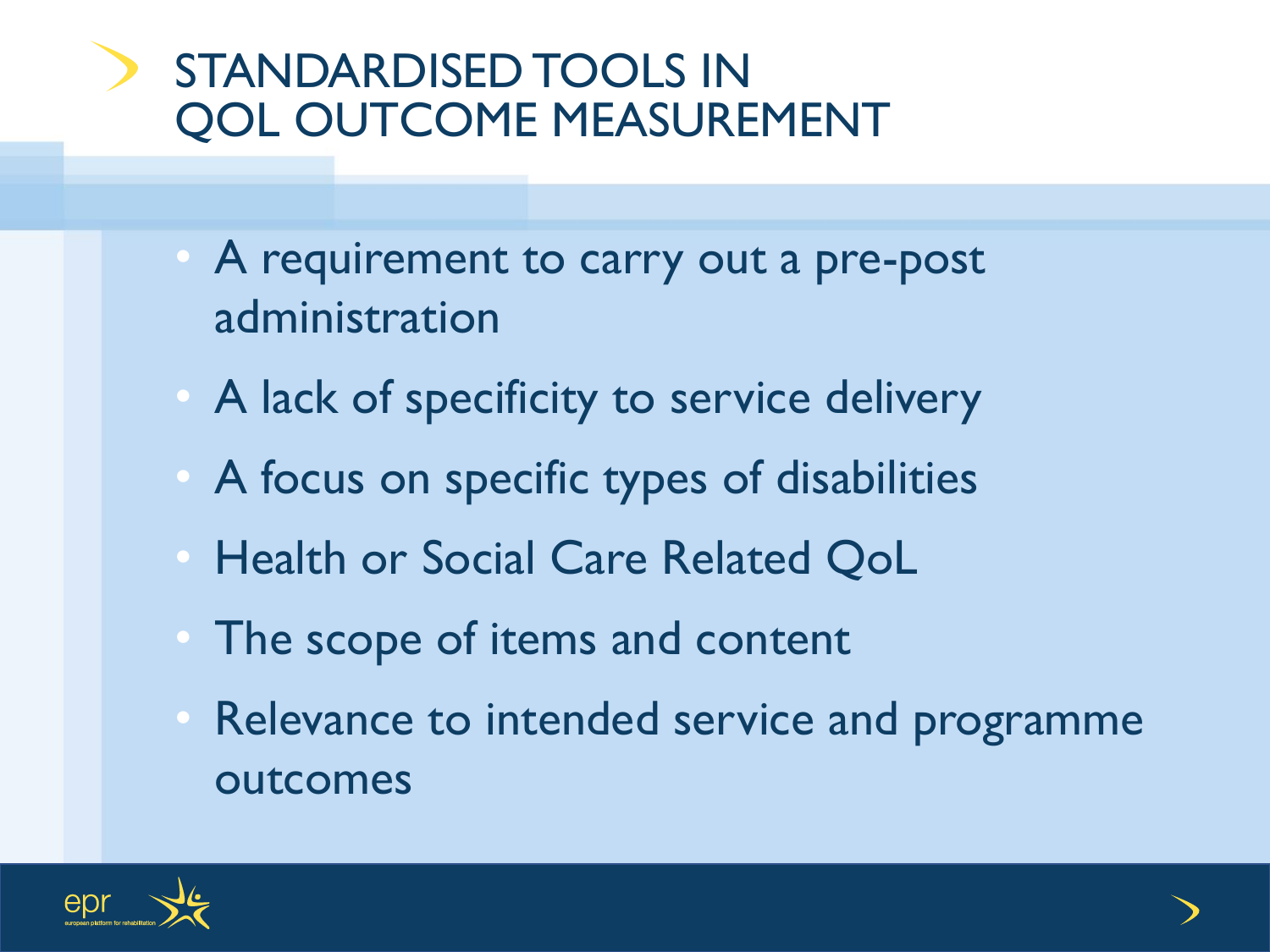# QUALITY CRITERIA FOR A QOL OUTCOME MEASUREMENT TOOL

- Validity (the instrument should measure what it purports to measure),
- Responsiveness (the instrument should be sensitive to changes of importance to patients),
- Precision (the number and accuracy of distinctions made by an instrument),
- Interpretability (how meaningful the instruments' scores are),
- Acceptability (how acceptable do respondents find its completion?),
- Feasibility (the amount of effort, burden and disruption to practitioners and services arising from the use of an instrument)

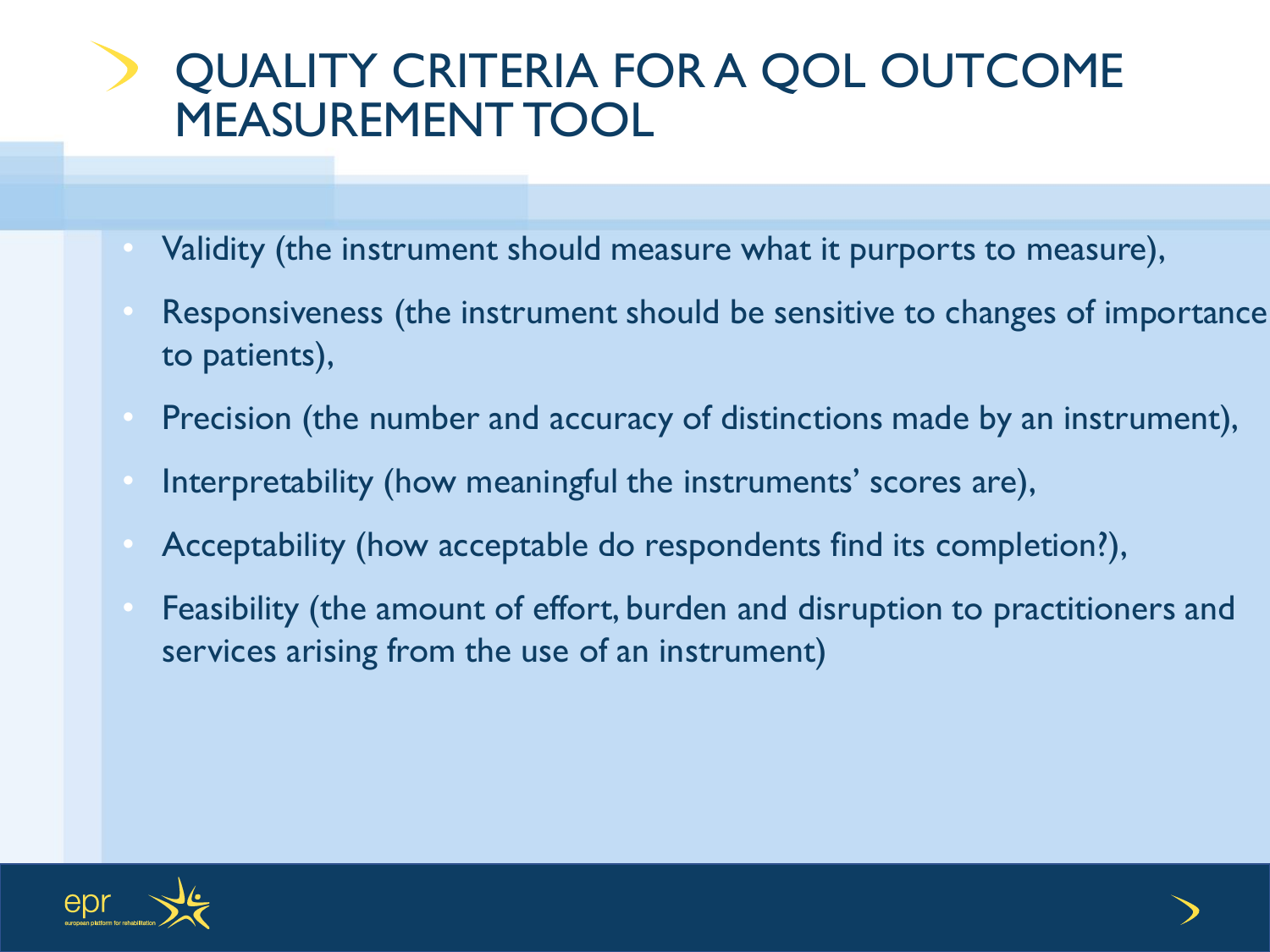# CHALLENGES IN CREATING A QOL OUTCOME MEASUREMENT TOOL

- Consistency
- Response shift
- Response bias
- Acquiescence
- 3rd Party proxy ratings
- Balancing test-re-test reliability and sensitivity to change
- Confirmation from other sources

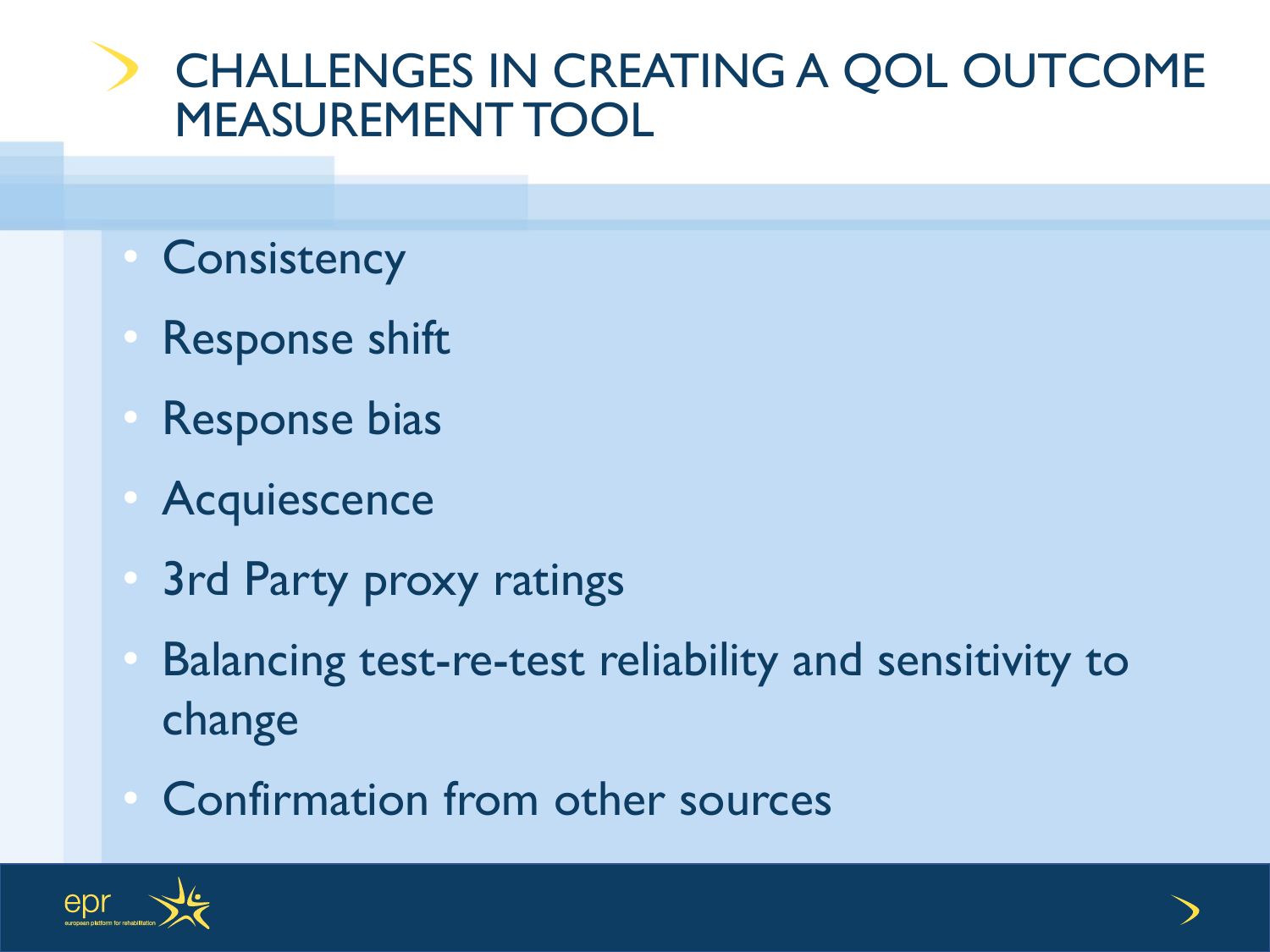# UNIC - TOWARDS A USER-CENTRED MODEL OF LONG-TERM CARE

- UNIC sets out to support the transition to user-centred funding models in longterm care.
- The approach adopted is to develop instruments that can assist in enhancing the take-up and scale of personal budgets.

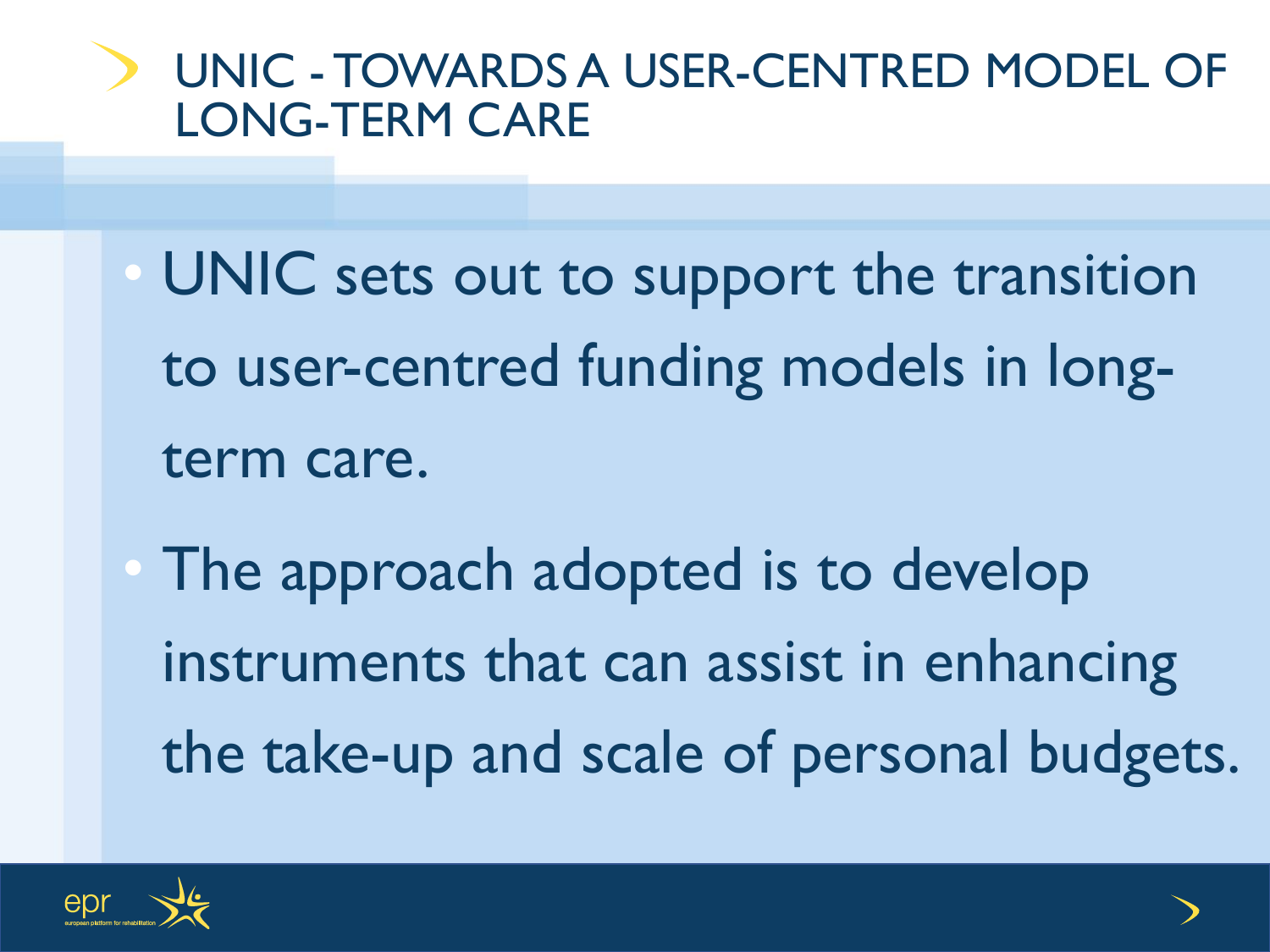# UNIC - QUALITY MONITORING TOOL (QMT)

- The aim of the QMT is to identify the strengths and weaknesses of the personal budget system.
- It is intended to be a self-assessment tool that personal budget holders can use to:
	- Monitor the **impact** that the personal budget system has on the quality of their lives
	- Understand if they enjoy their human **rights**; and if their rights are respected by others
	- Evaluate if the already **existing services and legal frameworks**  in place are **sufficient** for that

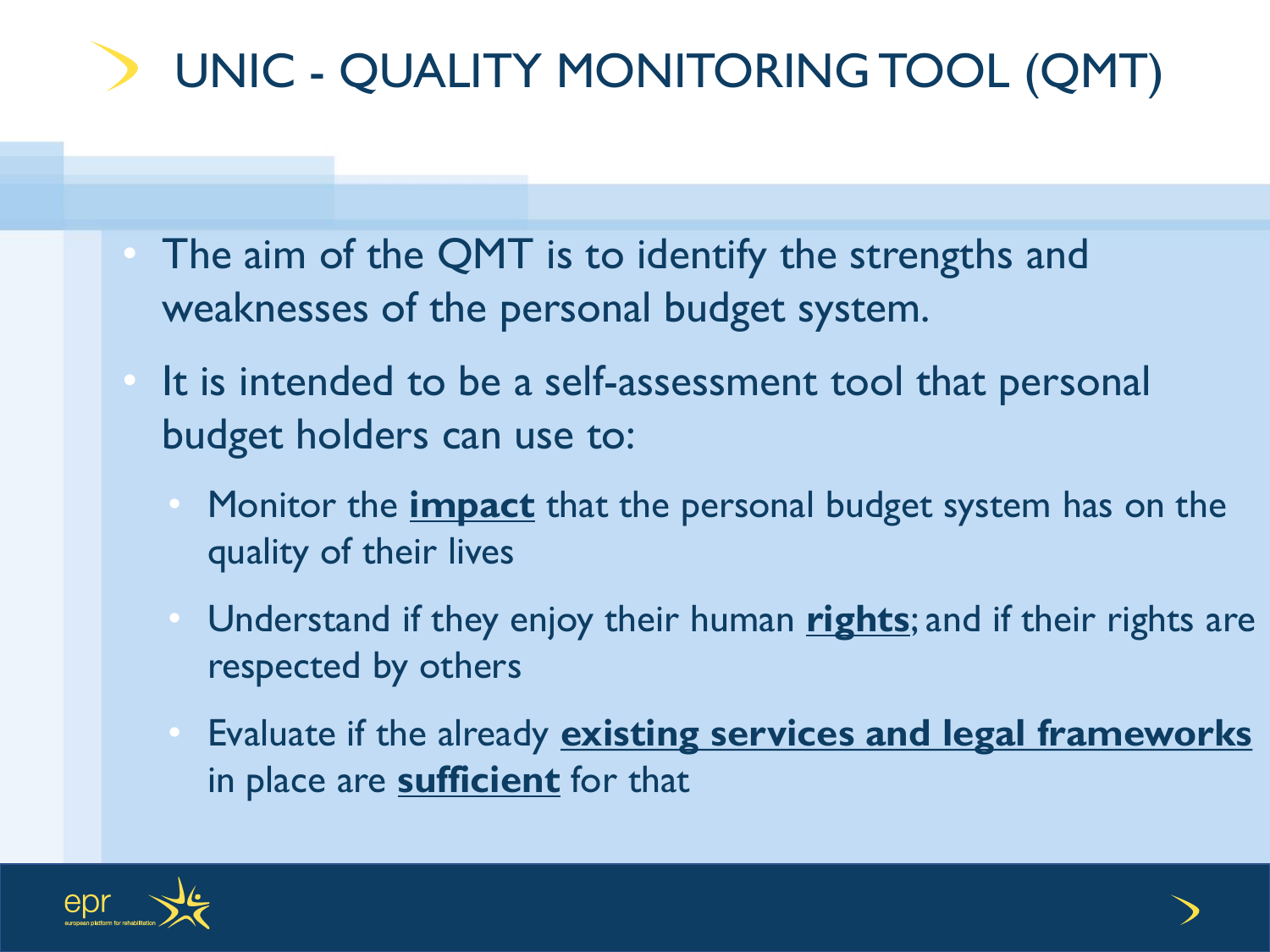#### QMT – PURPOSE OF THE PERSONAL BUDGET

| My personal budget was granted in order to provide me with access to: |                |                                                                                                      |  |
|-----------------------------------------------------------------------|----------------|------------------------------------------------------------------------------------------------------|--|
|                                                                       | $\mathbf 1$    | Therapeutic interventions                                                                            |  |
|                                                                       | $\overline{2}$ | Appropriate assistive technologies                                                                   |  |
|                                                                       | $\overline{3}$ | <b>Environmental accommodations</b>                                                                  |  |
|                                                                       | 4              | Assistance with activities of daily living                                                           |  |
|                                                                       | 5              | <b>Personal Assistance</b>                                                                           |  |
|                                                                       | 6              | Lifelong learning or education opportunities                                                         |  |
|                                                                       | 7              | Services that can help me at my workplace or to find employment                                      |  |
|                                                                       | 8              | Support for community participation                                                                  |  |
|                                                                       | 9              | Assistance to increase mobility from point A to point B                                              |  |
|                                                                       | 10             | The means to maintain or enhance your standard of living such the provision of<br>accessible housing |  |
|                                                                       | 11             | Other:                                                                                               |  |

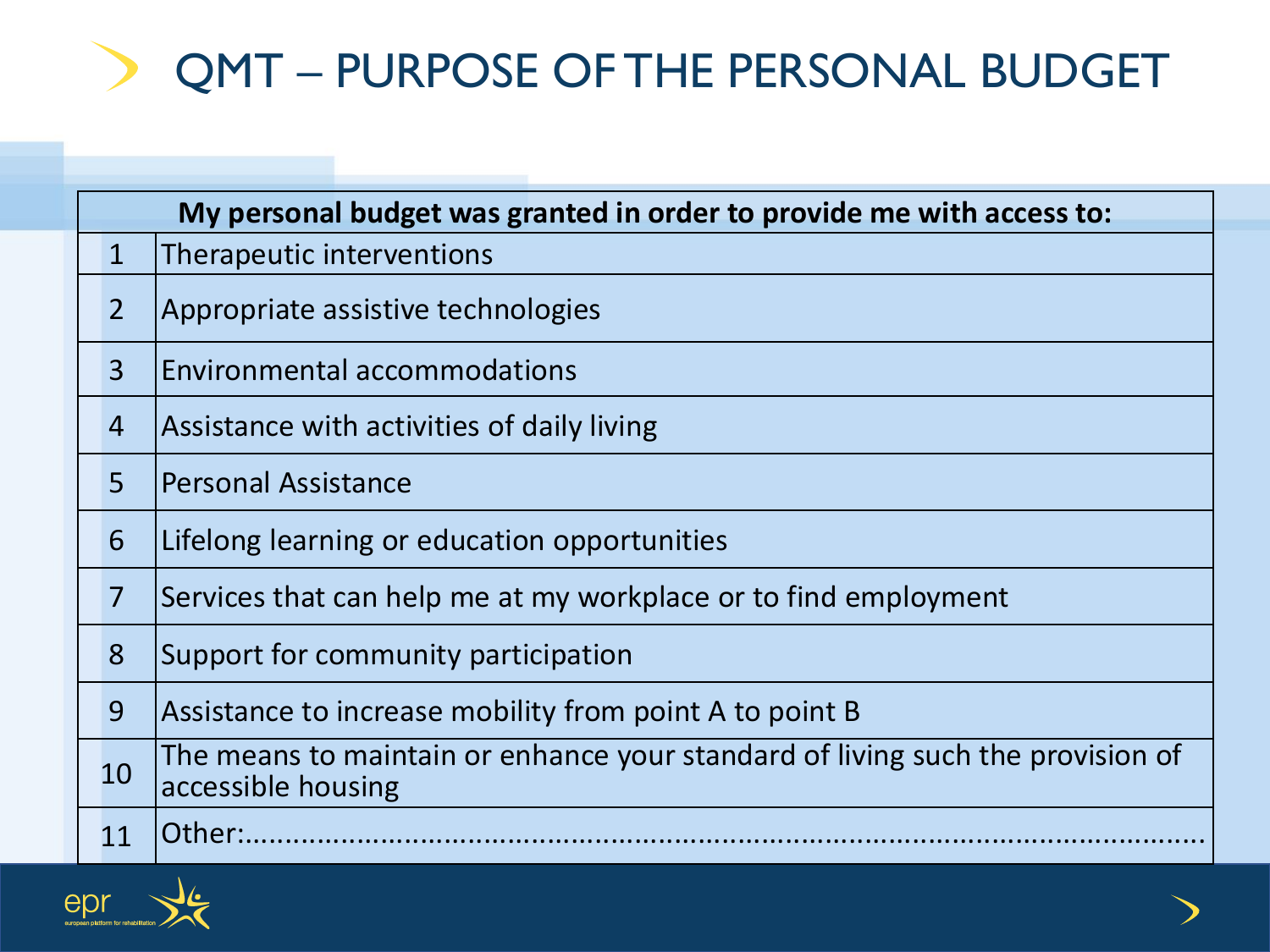## QMT – IMPACT OF THE PERSONAL BUDGET ON QUALITY OF LIFE

|                              | <b>Personal Development</b> |
|------------------------------|-----------------------------|
| Independence:                | Self-Determination          |
| <b>Social Participation:</b> | <b>Interpersonal Skills</b> |
|                              | <b>Social Inclusion</b>     |
|                              | <b>Rights</b>               |
|                              | <b>Emotional Wellbeing</b>  |
| <b>Wellbeing:</b>            | <b>Physical Wellbeing</b>   |
|                              | <b>Material Wellbeing</b>   |